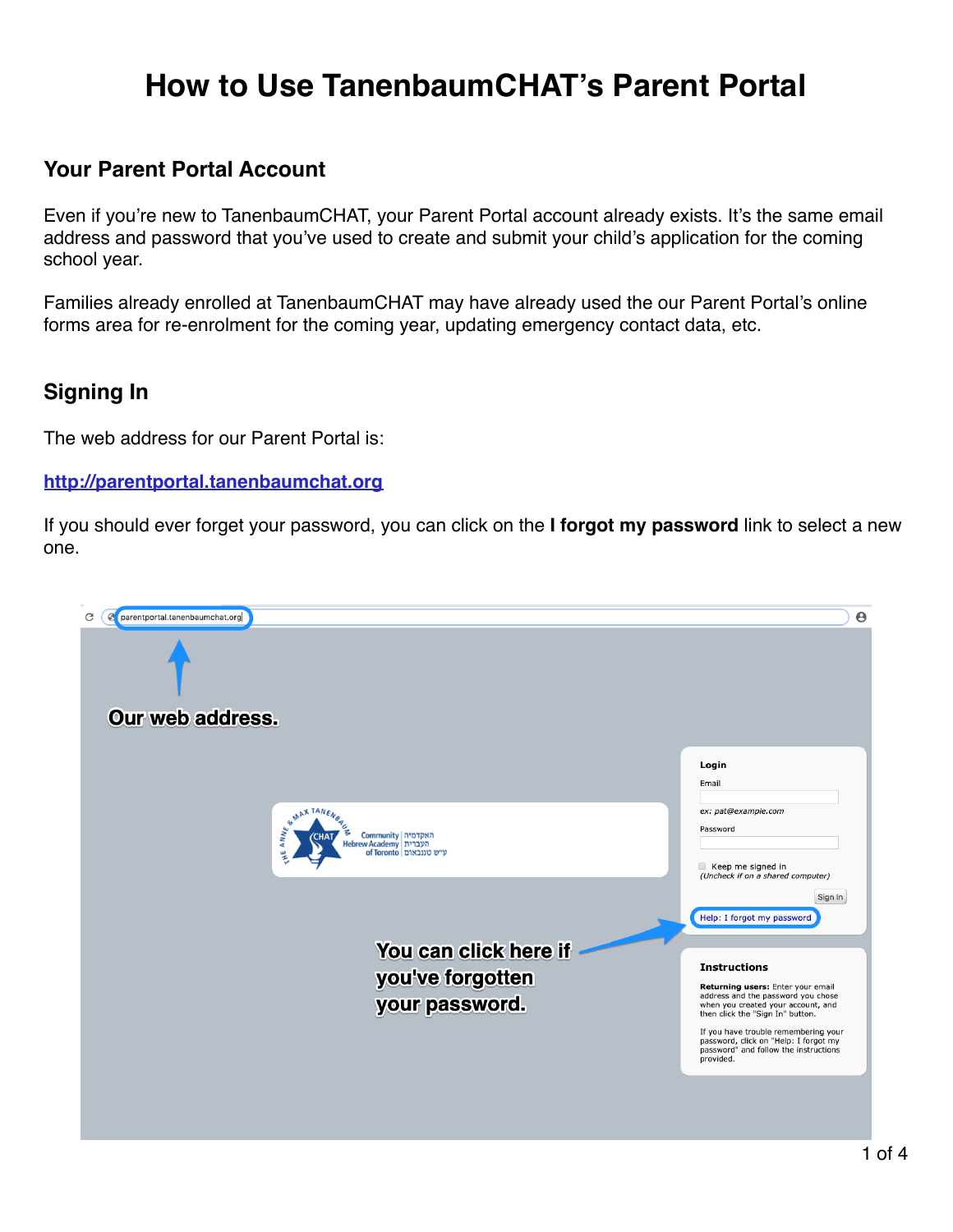### **Inside the Parent Portal**

When you sign in you'll be taken to our School Forms Online page. There are two kinds of forms.

Student forms are specific to a student, and could be used for things like signing an enrolment contract for the coming school year, field trip permissions, or updating a student's medical profile.

Family forms are for information that applies to an entire household, such as updating household contact information, or maintaining your list of emergency contacts.

| If you have applied to enrol a child at TanenbaumCHAT through our new<br>online application system, you can access your application here.                           |                                                                                                                                                                                                                                                                                            |
|---------------------------------------------------------------------------------------------------------------------------------------------------------------------|--------------------------------------------------------------------------------------------------------------------------------------------------------------------------------------------------------------------------------------------------------------------------------------------|
| <b>SchoolForms Online</b><br><b>Apply</b>                                                                                                                           | My Login -<br>Contact<br>Help<br>Logout                                                                                                                                                                                                                                                    |
| Academic Year<br>2017-2018<br>Carm<br>$\mathbf{1}^{\top}$<br>Family<br>The Family button is in colour,<br>indicating you're looking at forms for<br>your household. | <b>Family Forms</b><br>The My Login menu lets you change your email<br>address and password.<br><b>Emergency &amp; Medical Forms</b><br>Use these forms to ensure we have received up-to-date and accurate medical information for your<br>family.<br><b>Family Emergency Contact Data</b> |
| Terms Of Use<br><b>Privacy Policy</b><br><b>Refund Policy</b>                                                                                                       | powered by inRESONANCE                                                                                                                                                                                                                                                                     |

On the left side of the screen you'll see a button for each of your children, and a button labeled Family. The button indicating which set of forms you're looking at will be in colour.

At the top right of the screen there is a My Login menu where you can change the email address and password you use to sign in. **Note:** Changing the email address you use to sign in does not change the email address we have on file for contacting you.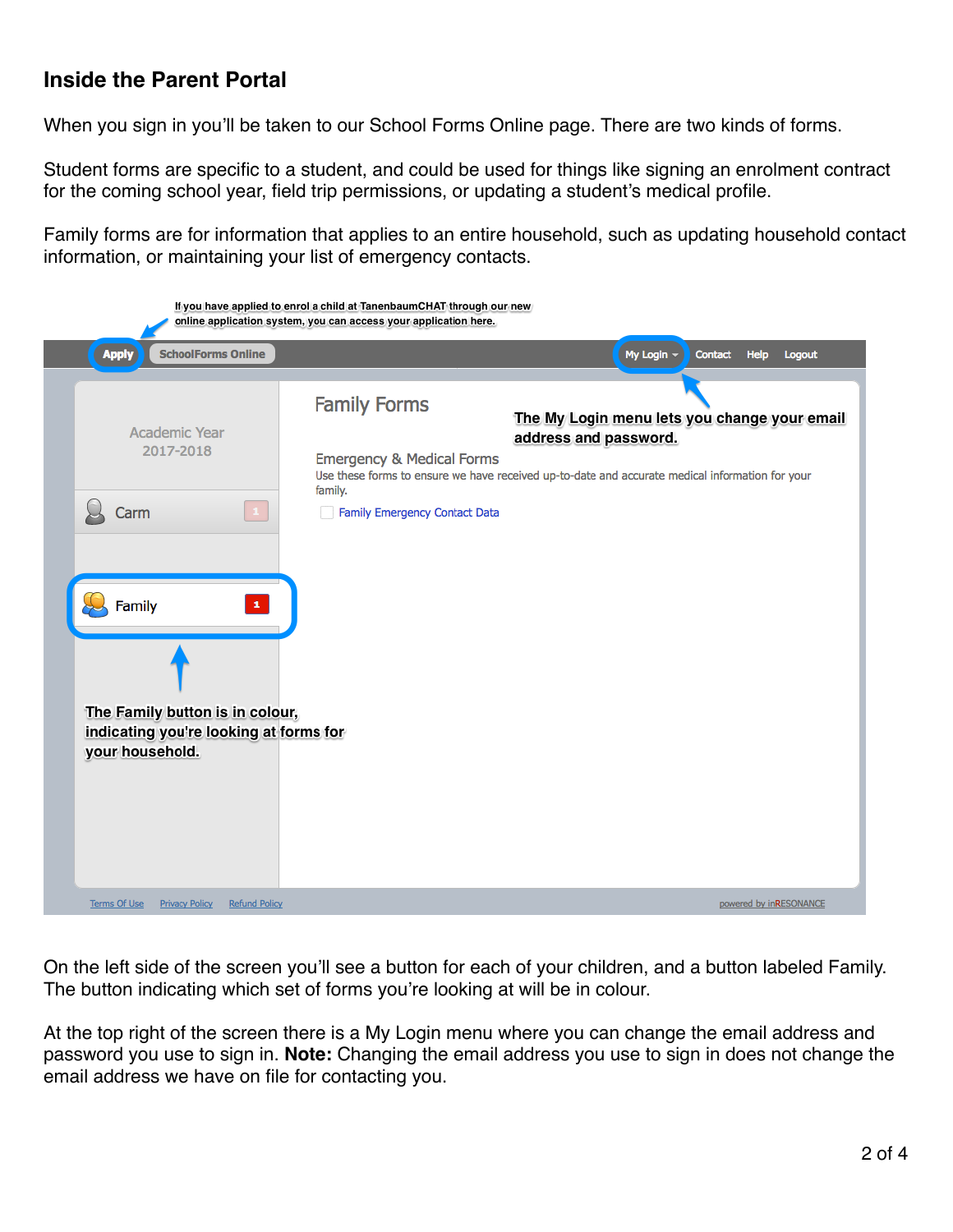## **Your Children's Forms**

In the centre portion of the screen you'll see forms that have been assigned to you, grouped into categories.

There is a separate set of forms for each child that has been accepted for the coming school year.

The confirmation deposit for each child will be paid separately when submitting their acceptance form.



Each form has a checkbox that will be checked off if the form has been submitted.

Should you choose to decline this offer please fill in the Decline the Offer form.